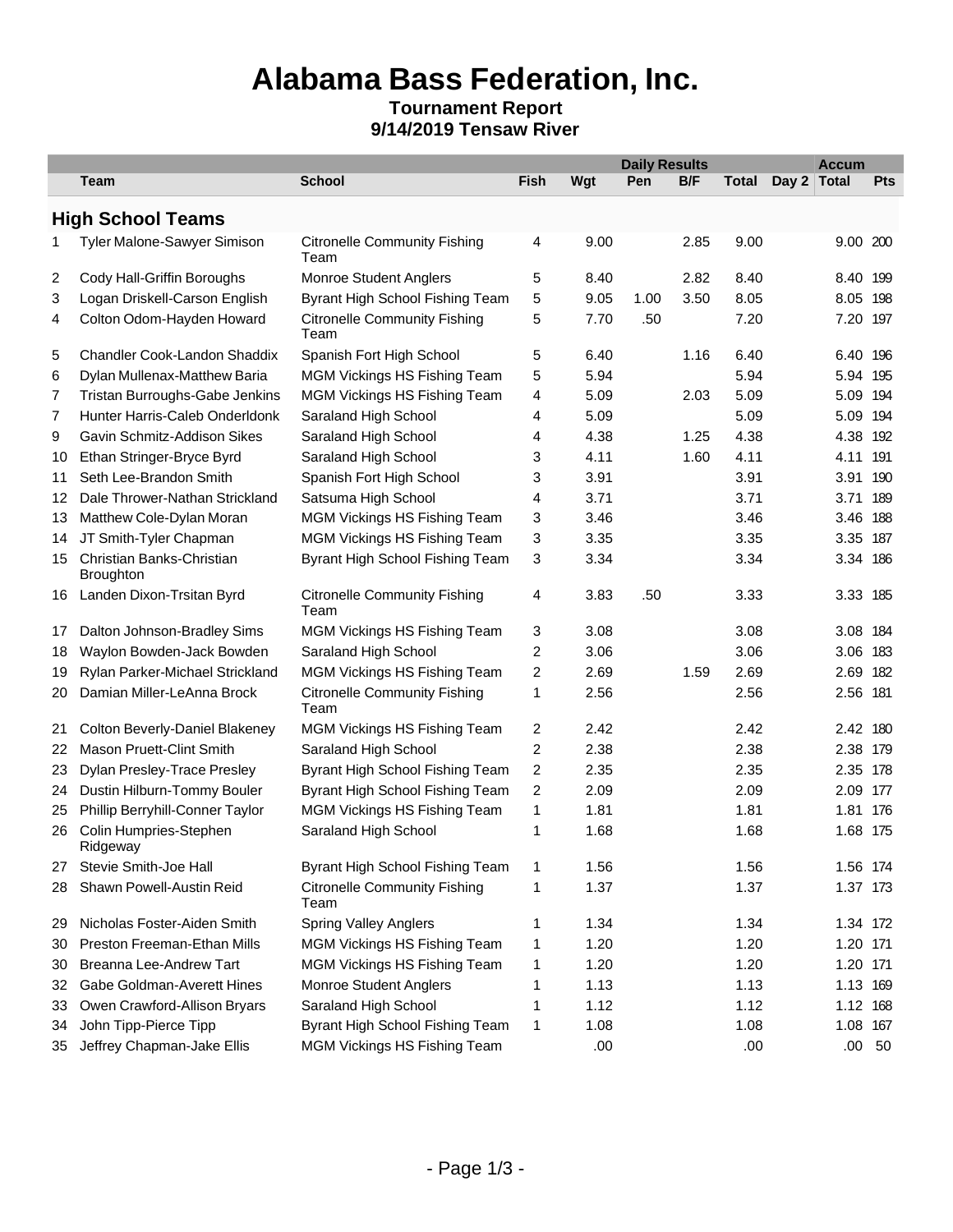## **Alabama Bass Federation, Inc. Tournament Report 9/14/2019 Tensaw River**

|    |                                        |                                             |             |      | <b>Daily Results</b> |     |              |             | <b>Accum</b> |     |
|----|----------------------------------------|---------------------------------------------|-------------|------|----------------------|-----|--------------|-------------|--------------|-----|
|    | <b>Team</b>                            | <b>School</b>                               | <b>Fish</b> | Wgt  | Pen                  | B/F | <b>Total</b> | Day 2 Total |              | Pts |
| 35 | Camden Rogers-Kyle Jarvis              | <b>MGM Vickings HS Fishing Team</b>         |             | .00  |                      |     | .00.         |             | .00.         | 50  |
| 35 | Chance Madaris-Mason<br>Christopher    | <b>MGM Vickings HS Fishing Team</b>         |             | .00. |                      |     | .00          |             | .00          | 50  |
| 35 | Eli Jenkins-Nathan Holderfield         | <b>MGM Vickings HS Fishing Team</b>         |             | .00  |                      |     | .00          |             | .00          | 50  |
| 35 | Aaron Thornburg-Dalton<br>McKenzie     | <b>MGM Vickings HS Fishing Team</b>         |             | .00  |                      |     | .00          |             | .00          | 50  |
| 35 | <b>Trent Shepherd-Harley Shehee</b>    | <b>MGM Vickings HS Fishing Team</b>         |             | .00  |                      |     | .00.         |             | .00          | 50  |
| 35 | Cameron Moody-Chase Waltman            | <b>MGM Vickings HS Fishing Team</b>         |             | .00  |                      |     | .00          |             | .00          | 50  |
| 35 | Crews Revere-Kaleb Saucier             | Spanish Fort High School                    |             | .00  |                      |     | .00          |             | .00          | 50  |
| 35 | Galvin Sigler-Andrew Harrison          | <b>Citronelle Community Fishing</b><br>Team |             | .00  |                      |     | .00          |             | .00          | 50  |
| 35 | Jacob Ross-Jackson Andrews             | Satsuma High School                         |             | .00  |                      |     | .00          |             | .00          | -50 |
| 35 | Carson Warren-Cody Wilson              | Satsuma High School                         |             | .00  |                      |     | .00          |             | .00          | 50  |
| 35 | Colin Mason-Garrett Sullivan           | <b>Citronelle Community Fishing</b><br>Team |             | .00  |                      |     | .00          |             | .00          | 50  |
| 35 | Zane Brannan-Azaan Bhatti              | <b>Citronelle Community Fishing</b><br>Team |             | .00  |                      |     | .00          |             | .00          | 50  |
| 35 | Caleb Sanford-Ty Crawford              | Brant High School Fishing Team              |             | .00  |                      |     | .00          |             | .00          | 50  |
| 35 | Nolan Lee-Hayden Roberts               | Bryant High School Fishing Team             |             | .00  |                      |     | .00          |             | .00          | 50  |
| 35 | Hunter Eldridge-Bailey Gazzier         | Bryant High School Fishing Team             |             | .00  |                      |     | .00          |             | .00          | 50  |
| 35 | Gavin Moorman-Grant Whitehurst         | Bryant High School Fishing Team             |             | .00  |                      |     | .00          |             | .00          | 50  |
| 35 | Jordan Witherington-Andrew<br>Williams | Monroe Student Anglers                      |             | .00  |                      |     | .00          |             | .00          | 50  |
| 35 | Trinity McDonald-Hank Ackerman         | <b>Monroe Student Anglers</b>               |             | .00. |                      |     | .00          |             | .00          | 50  |
| 35 | C T Englebert-Kline Smith              | Saraland High School                        |             | .00  |                      |     | .00.         |             | .00          | 50  |
| 35 | Gabe Reynolds-Xander Woody             | Saraland High School                        |             | .00  |                      |     | .00          |             | .00          | 50  |
| 35 | Mathew Mabry-Jacob Mabry               | Bryant High School Fishing Team             |             | .00  |                      |     | .00          |             | .00          | 50  |
| 35 | Bret Warren-Mason Waltman              | <b>MGM Vickings HS Fishing Team</b>         |             | .00  |                      |     | .00          |             | .00          | 50  |